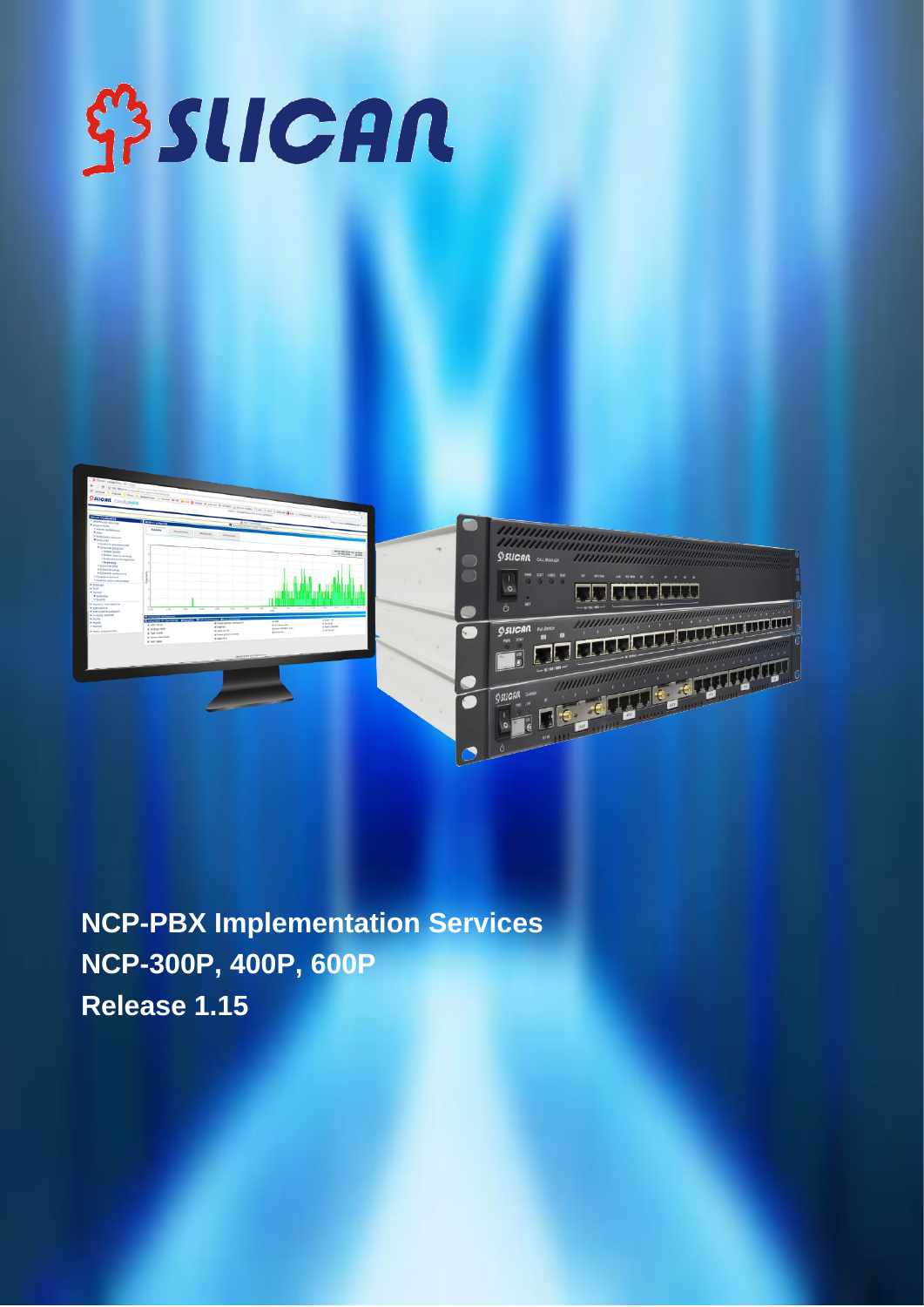## **Table of Contents**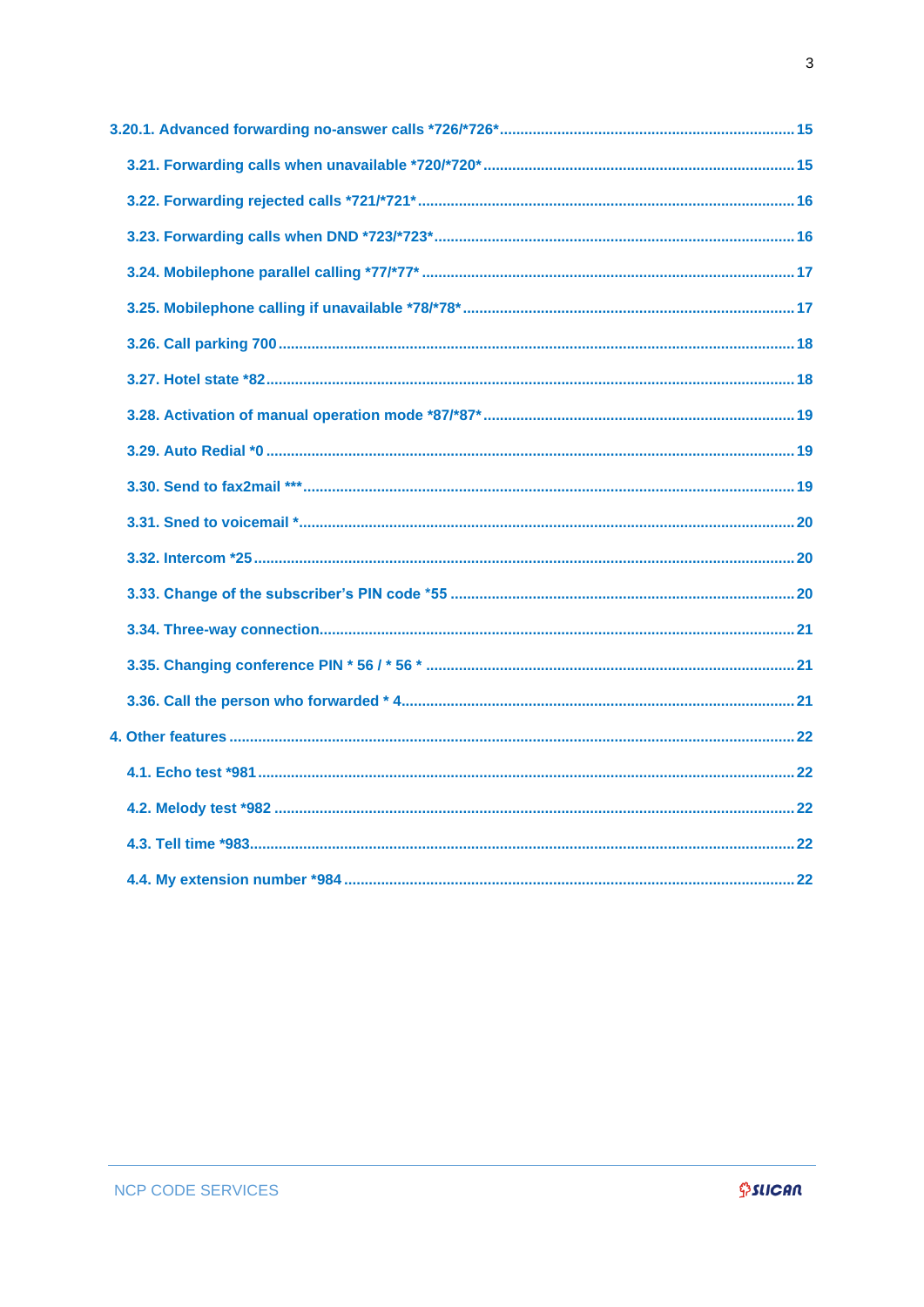## **INTRODUCTION**

Implementation services of Slican NCP consists of selecting the appropriate service code defined by the administrator and hear back feedback about the activation or deactivation.

- The factory default settings redefine some number of services as follows.:
- send to voicemail
- lock permissions
- DND
- call pickup
- invoke account
- agent log in
- forward calls
- call parking

The following description consider default code services without modification by the administrator.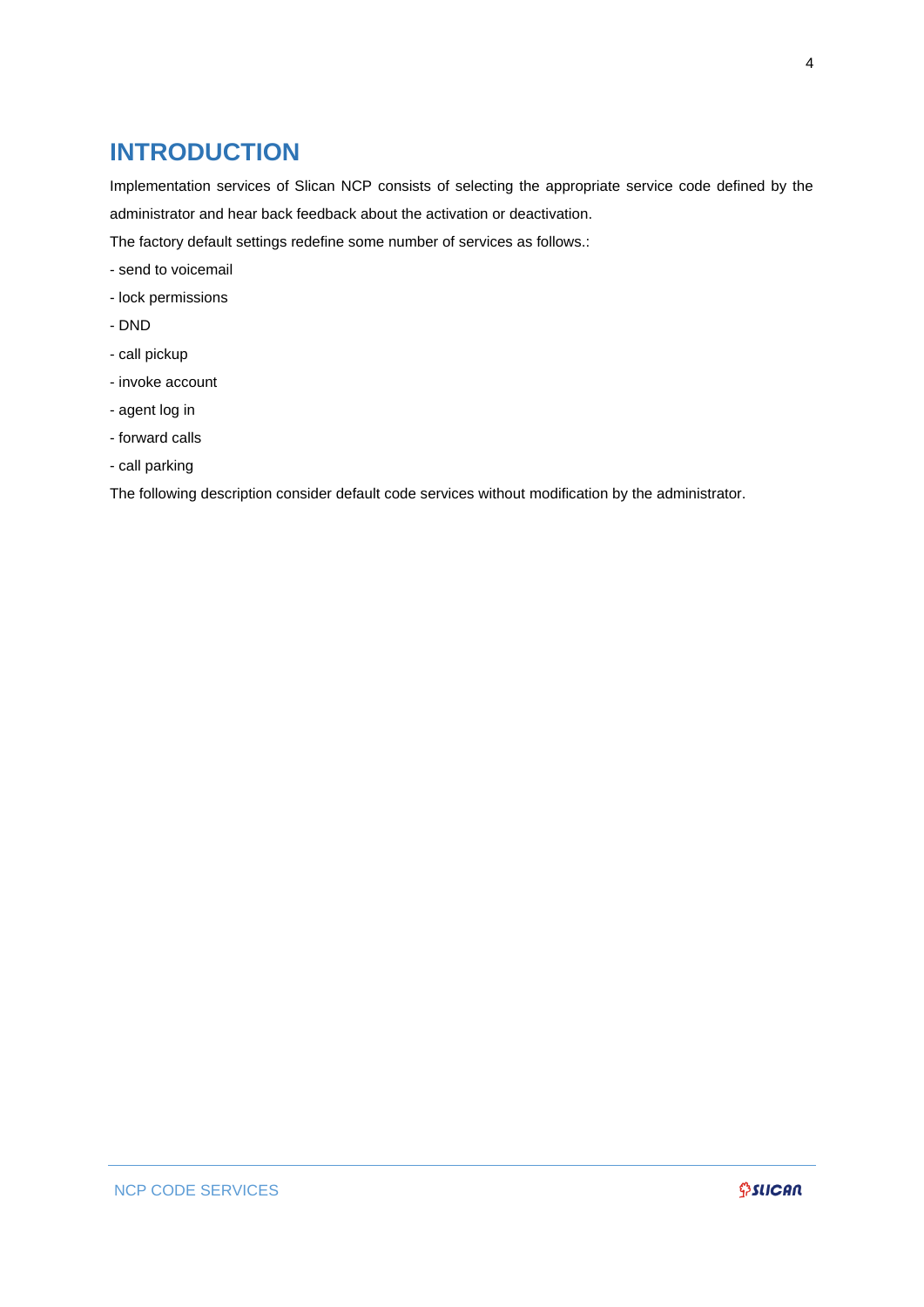## <span id="page-4-0"></span>**1.Useful markings and abbreviations**



## <span id="page-4-1"></span>**2. Implementation services**

## <span id="page-4-2"></span>**2.1. Dialing a number**



Pick up the handset and dial the number. As a result, you will hear one of the following signals:

call signal - expect a call

signal unreachable - have chosen the wrong number or do not have permission to connect to the desired subscription or number is broken

call signal - the called number is busy

NCP CODE SERVICES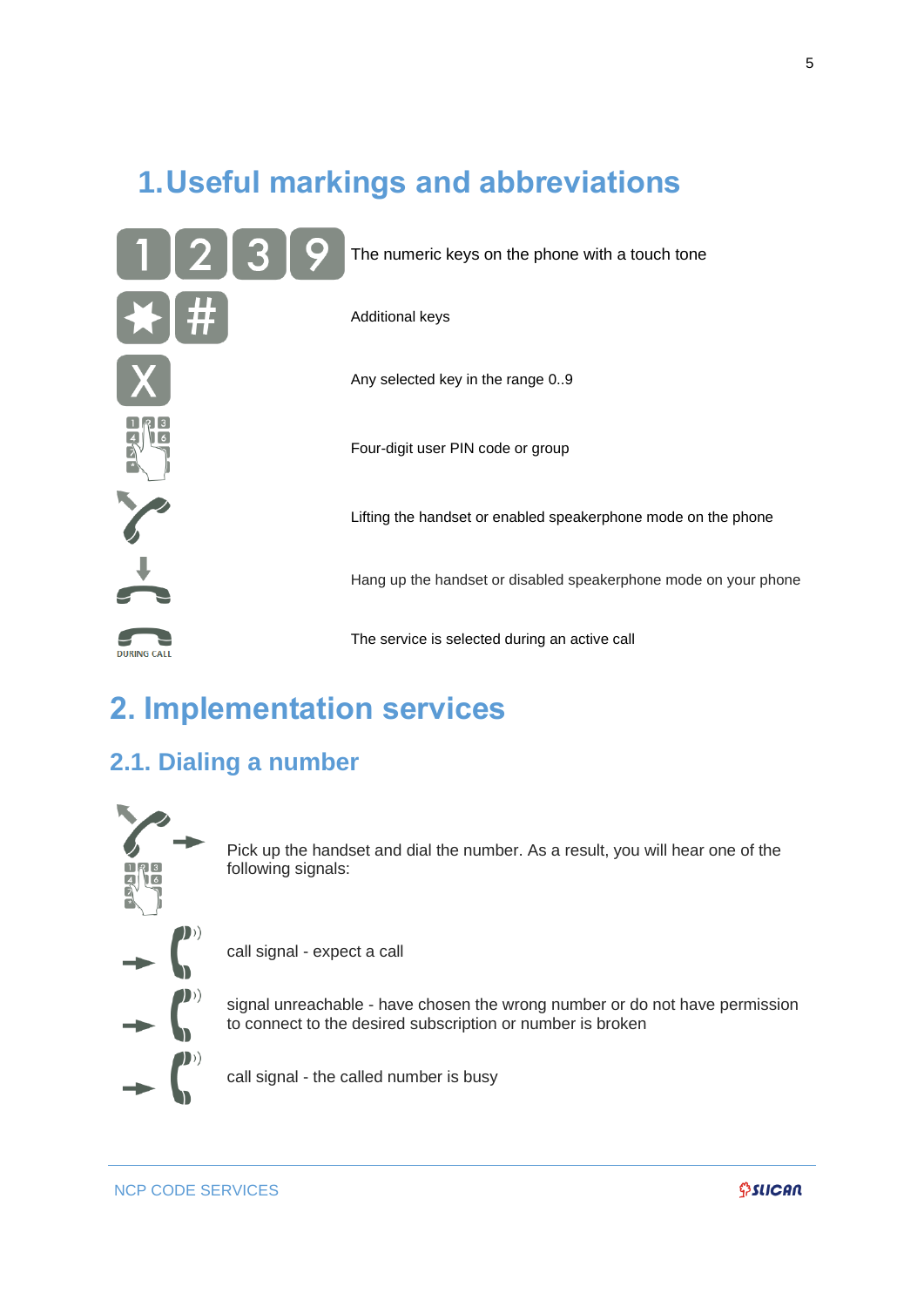## <span id="page-5-0"></span>**2.2. Selceting services**



Pick up the handset and dial the service number. Wait for a message confirming of adoption services. Hang up the phone

## <span id="page-5-1"></span>**2.3. Selceting services during an active call**



 Pick up the handset and dial a number. During an active call press the FLASH button on the phone.

Tone dial a service after you hear the PBX dialling tone. Wait for the PBX message that acknowledges acceptance of service. Hang up the handset.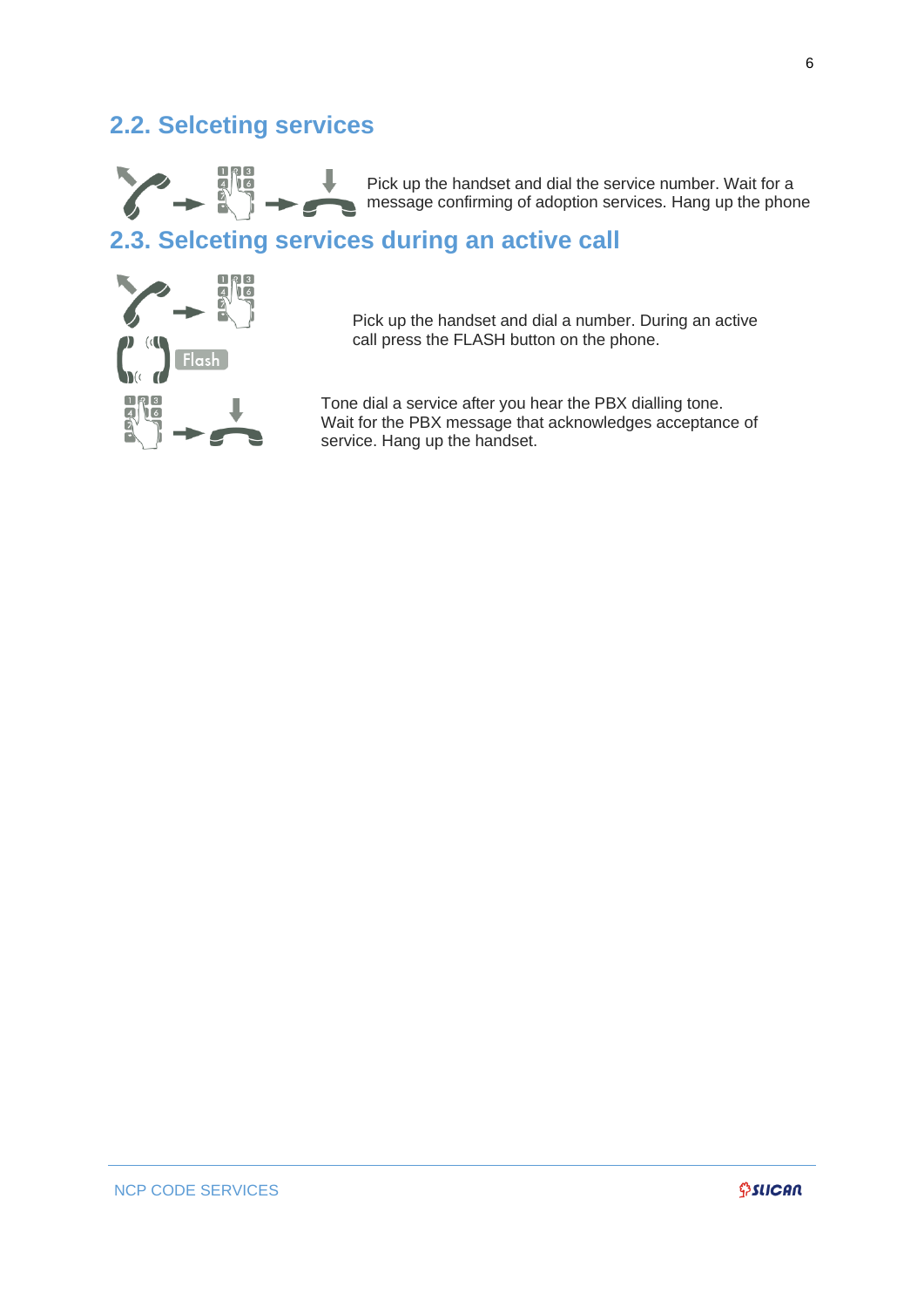## <span id="page-6-0"></span>**3. Description of services**

## <span id="page-6-1"></span>**3.1. Lock permissions \*21**



#### DESCRIPTION OF SERVICE

"Lock permissions" means that your phone has got the lowest level rights in outgoing traffic. This service is active until its deactivation in the phone. Using a locked phone you can invoke a temporary account. The service is active only in the telephone and not on the called account. If the PIN code is given three times incorrectly will block the ability to perform services on time about 30 minutes.

## <span id="page-6-2"></span>**3.2. Unlock permissions \*20**



#### DESCRIPTION OF SERVICE

Canceling the lock permissions. If the PIN code is given three times incorrectly will block the ability to perform services on time about 30 minutes.

## <span id="page-6-3"></span>**3.3. Turn on/off Do Not Disturb \*22/\*220**

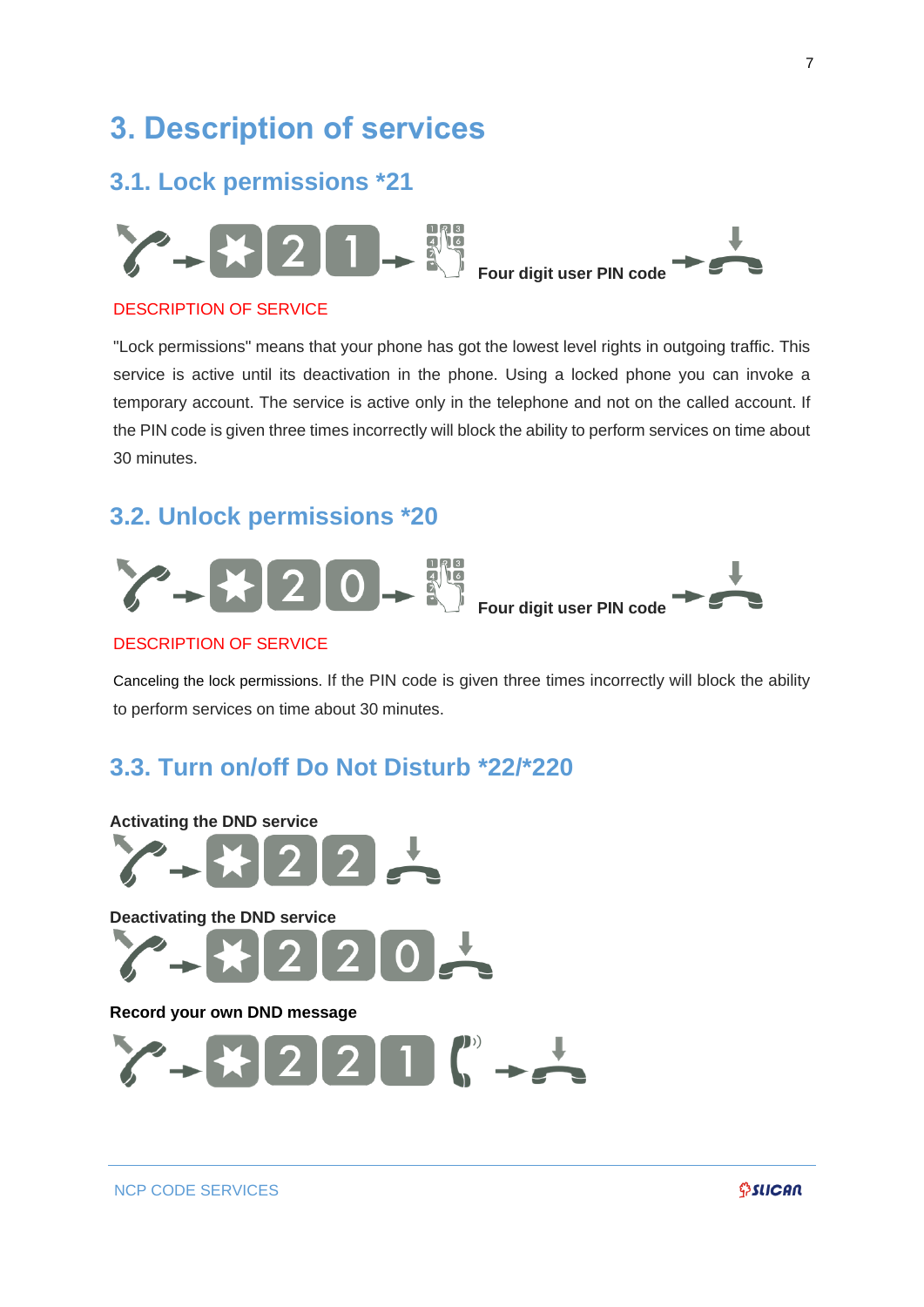To record your own DND announcement, after dialing the \* 221 code, follow the messages from the control panel.

#### DESCRIPTION OF SERVICE

Enabling the "DND" service means that the subscriber will block incoming calls, and the initiating subscriber will receive an announcement, depending on the option enabled by the control panel administrator:

- the message "Person under number xxxx is not available" when the default message option is selected
- own message recorded by the user
- selected announcement from the available announcements in the exchange
- busy signal
- when the initiating subscriber dials the group number, the subscriber with DND service belonging to this group is always treated as busy.

The PBX administrator can enable the option that when the subscriber has the DND service enabled, dialing the code again \* 22 disables it.

## <span id="page-7-0"></span>**3.4. Presentation lock \*23**



#### DESCRIPTION OF SERVICE

This service results in a temporary restriction of line presentation in outgoing traffic during a single call.

## <span id="page-7-1"></span>**3.5. Turn on/off CLIR \*24/\*24\***



#### DESCRIPTION OF SERVICE

This service results in restriction of line presentation in outgoing traffic until the cancellation of a service.

## <span id="page-7-2"></span>**3.6. Alarm clock \*28**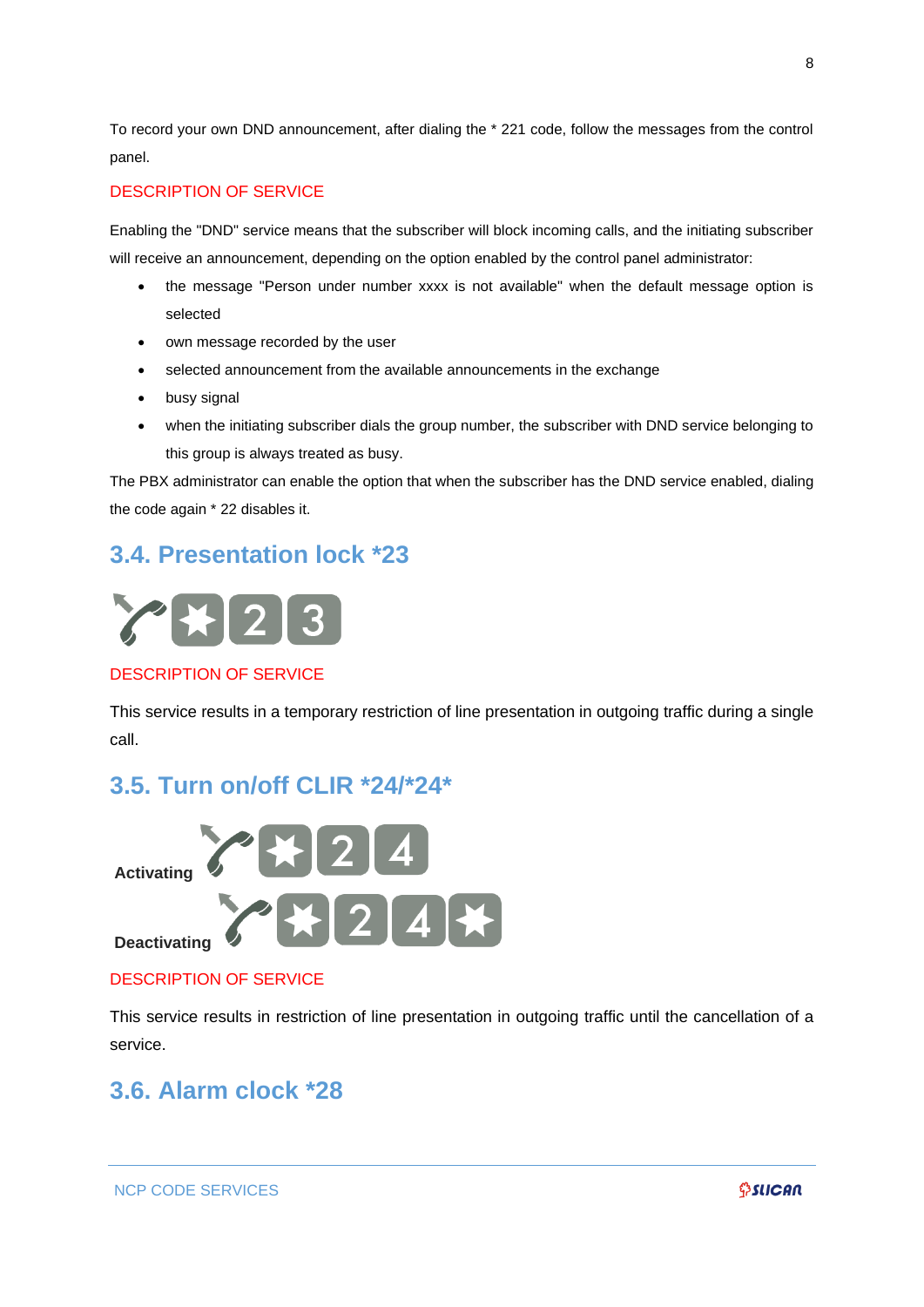## YH28HHMM

#### DESCRIPTION OF SERVICE

This service enables setting a alarm call at a specified time to the minute (HH - hour, MM minutes). After answering a call the subscriber hears the message "The wake up call has been made". The alarm clock rings again for a max. 3 times, every 5 minutes. An alarm call will be made even if the subscriber has DND service enabled. If the subscriber is busy (talks on the phone), then the call from the alarm clock will be made after the conversation is finished.

## <span id="page-8-0"></span>**3.7. Call barging \*3**



**Subscriber number**

#### DESCRIPTION OF SERVICE

The service allow input to another subscriber connection enabled microphone to all parties. Allow or block entry of the call barging is configured by the administrator from the ConfigWEB.

## <span id="page-8-1"></span>**3.8. Call spying \*34**



Subscriber number

#### DESCRIPTION OF SERVICE

Monitoring service call another subscriber. Access to the service only for the Manager of Agents of call center queues. Allow/disallow to spy, barge or whisper into this extension calls are configured by the administrator.

## <span id="page-8-2"></span>**3.9. Call whisper \*35**



DESCRIPTION OF SERVICE

#### NCP CODE SERVICES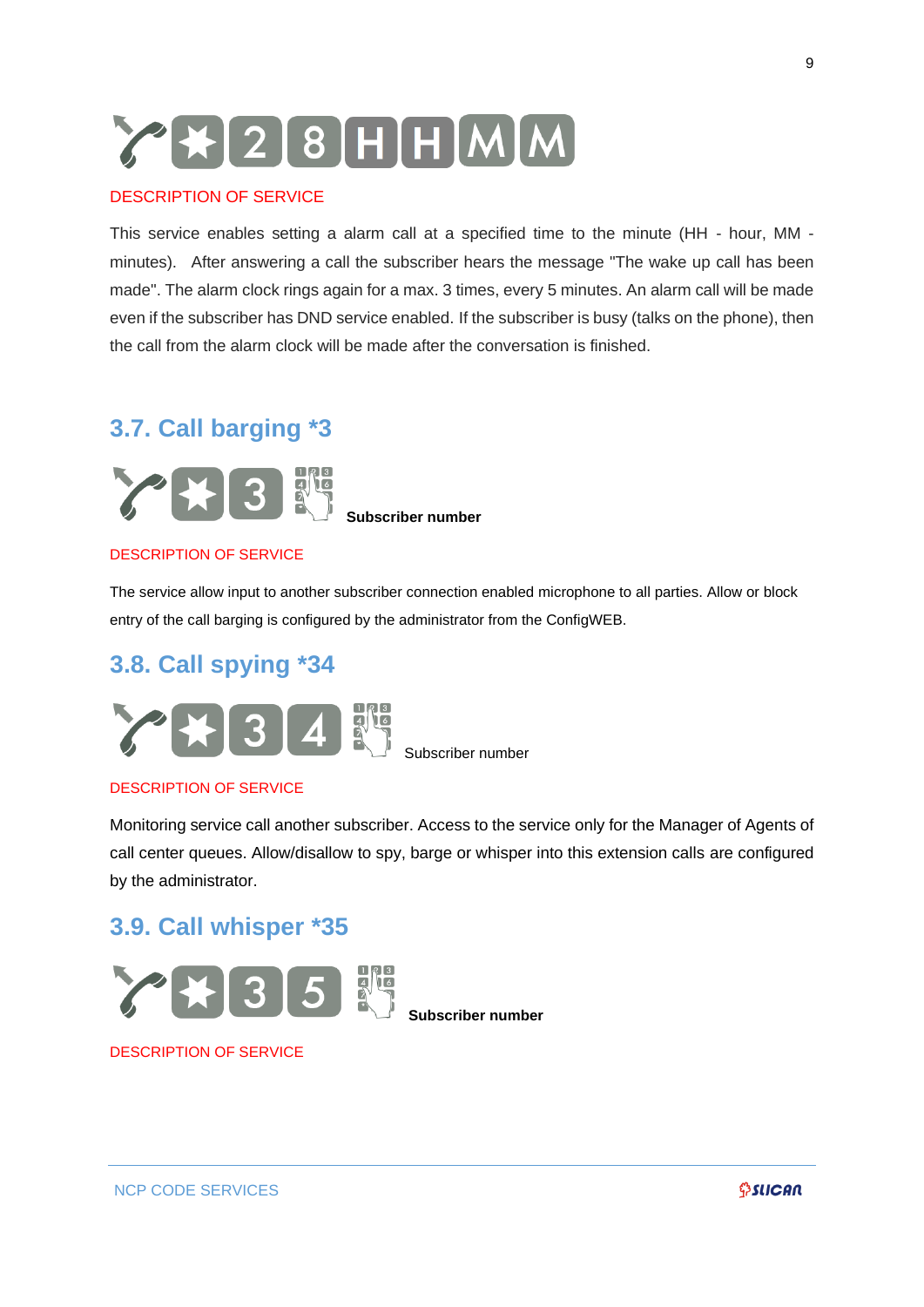Monitoring(whisper coaching) service subscriber connections enabled microphone only to that subscriber. Allow/disallow to spy, barge or whisper into this extension calls are configured by the administrator.

## <span id="page-9-0"></span>**3.10. Direct call pickup \*36**



**Subscriber number**

#### DESCRIPTION OF SERVICE

This service intercepts a call from the selected phone number.

## <span id="page-9-1"></span>**3.11. Call pickup \*37**



#### DESCRIPTION OF SERVICE

Intercepting calls from subscribers from the same Sets (call interception group).

## <span id="page-9-2"></span>**3.12. Call waiting \*43/\*43\***



#### DESCRIPTION OF SERVICE

Service enabling call waiting. Then on busy phone signal caller will hear the announcement of a busy, and called party will be notified by a voice message for incoming connection.

## <span id="page-9-3"></span>**3.13. Invoke/revoke account \*53/\*53\***

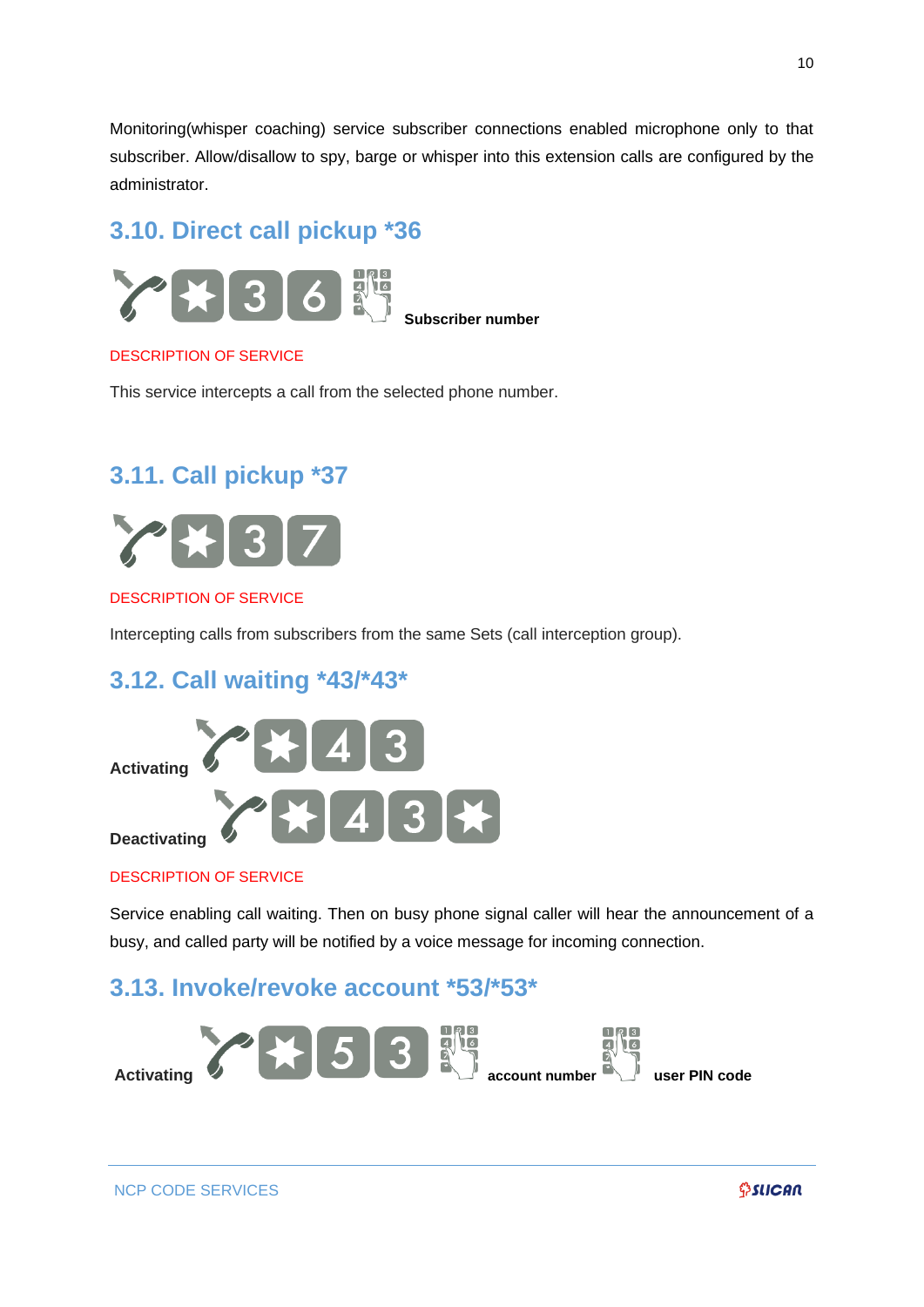

The rights for a telephone of account rights can be called up on any telephone in a PBX. The call being performed is accounted for the account owner and the call presentation complies with the settings of the installed account. This will result in the immediate forwarding of calls to the phone where the \*53 service is active. A fixed account can also be called on a locked phone. Entering the wrong PIN code three times locks the services.

## <span id="page-10-0"></span>**3.14. Call as \*54/\*54\***



#### DESCRIPTION OF SERVICE

It allows make outgoing calls as another extension. Time active service is 60 seconds, after the execution of connections and adding some headphones service is still active for 10 seconds.

## <span id="page-10-1"></span>**3.15. I'm here/I'm back \*57/\*57\***

after the connection to the parent of the phone.



## Service can be used in a situation where we want all incoming calls to the subscriber initiating service were redirected to the phone, which is activated this function. . If the PIN code is given three times incorrectly will block the ability to perform services. The service is dismissed automatically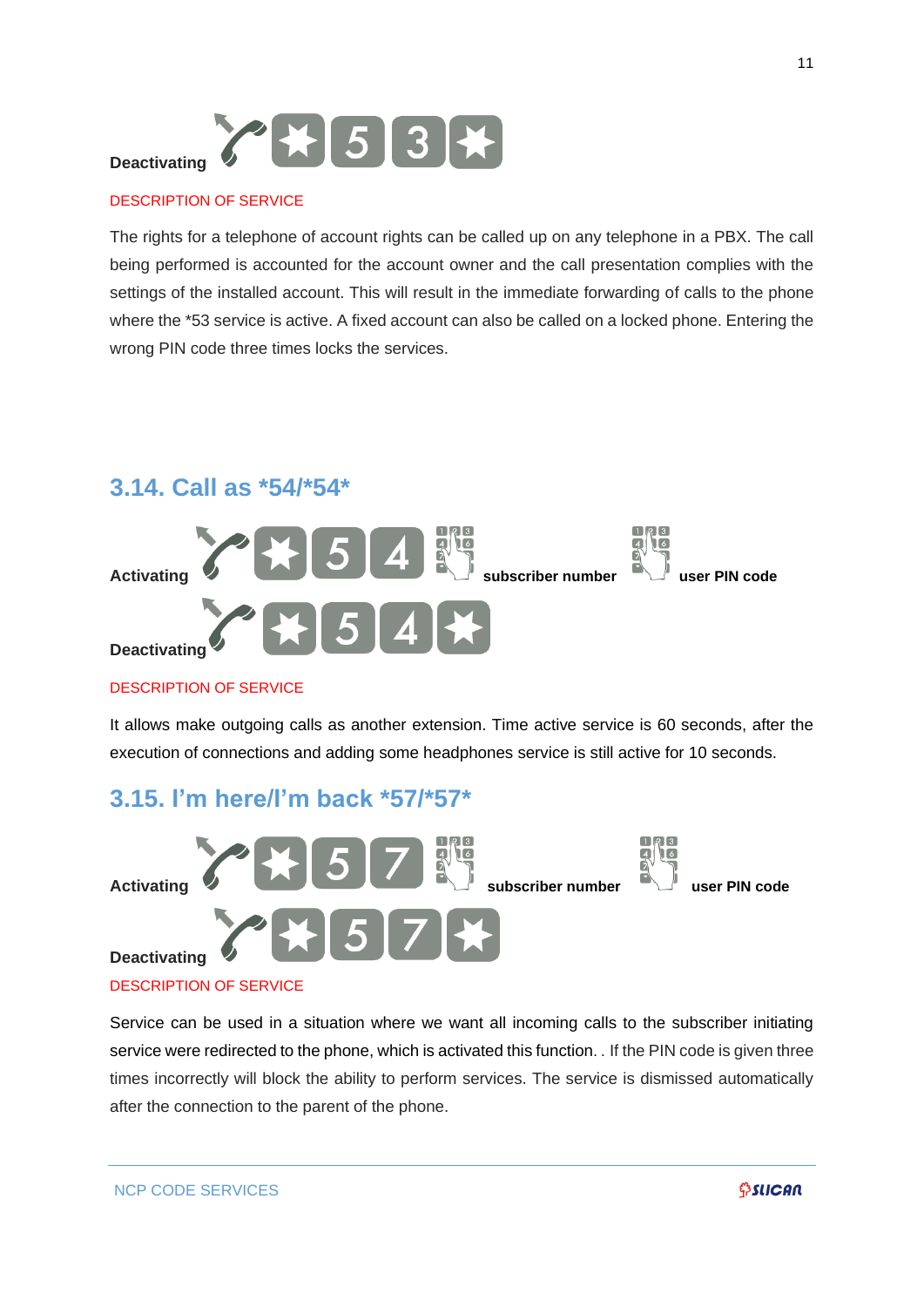## <span id="page-11-0"></span>**3.16. Agent log in/out \*581/\*580**



#### DESCRIPTION OF SERVICE

Performing this service enables the agent to log in to queue/queues. After logging calls to the subscriber will be directed according to the settings of the queue. User PIN code to log in is optional.

## <span id="page-11-1"></span>**3.17. Agent break**



X - service internal number (defined by the PBX administrator)

#### DESCRIPTION OF SERVICE

This service enables the agent to activate a break in the operation of the queue to which he belongs.

During this time, no connections directed from the queue will be directed to it. Optionally, the agent can provide the break code along with the service code as configured by the Call Center Manager. Return from break and log in to work in the queue again can be done using the same code or another one defined by the PBX administrator as "Agent return".

## <span id="page-11-2"></span>**3.18. Forwarding all calls \*74/\*704**

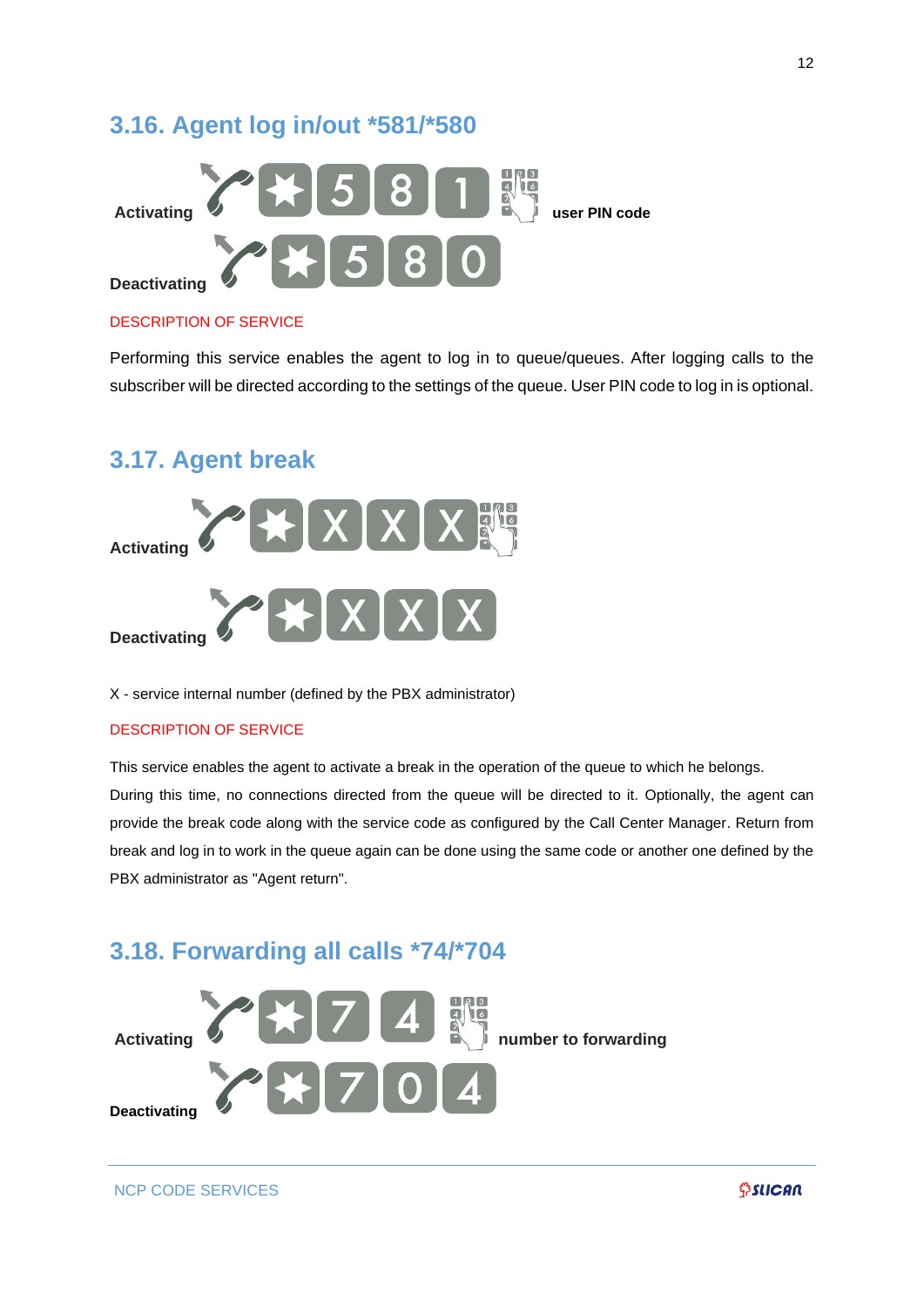The service performs unconditional forwarding of incoming calls. Enter the number you want to forward calls to. Cancellation is also possible by calling the service \* 73

#### <span id="page-12-0"></span>**3.18.1. Advanced forwarding of all calls \*724/\*724\***



#### DESCRIPTION OF SERVICE

The service performs an unconditional advanced redirection of all incoming calls. The conditions for which the service is to redirect the connection are configured by the administrator or subscriber via WebCTI application.

Conditions for a redirect when an incoming call is:

- any call
- outside call
- inside call
- internal with external suspension
- from the ring group
- from the call center queue

Based on the caller's presentation:

- any presentation
- a number from a private or public book
- indicated number

Call forwarding:

- redirect to: number, voice mail, fax2mail
- call denied or busy tone
- do not redirect

## <span id="page-12-1"></span>**3.19. Forwarding when busy \*75/\*705**



#### DESCRIPTION OF SERVICE

NCP CODE SERVICES

The service performs forwarding of incoming calls in the case of busy. Enter the number you want to forward calls to. Cancellation is also possible by calling the service \* 91.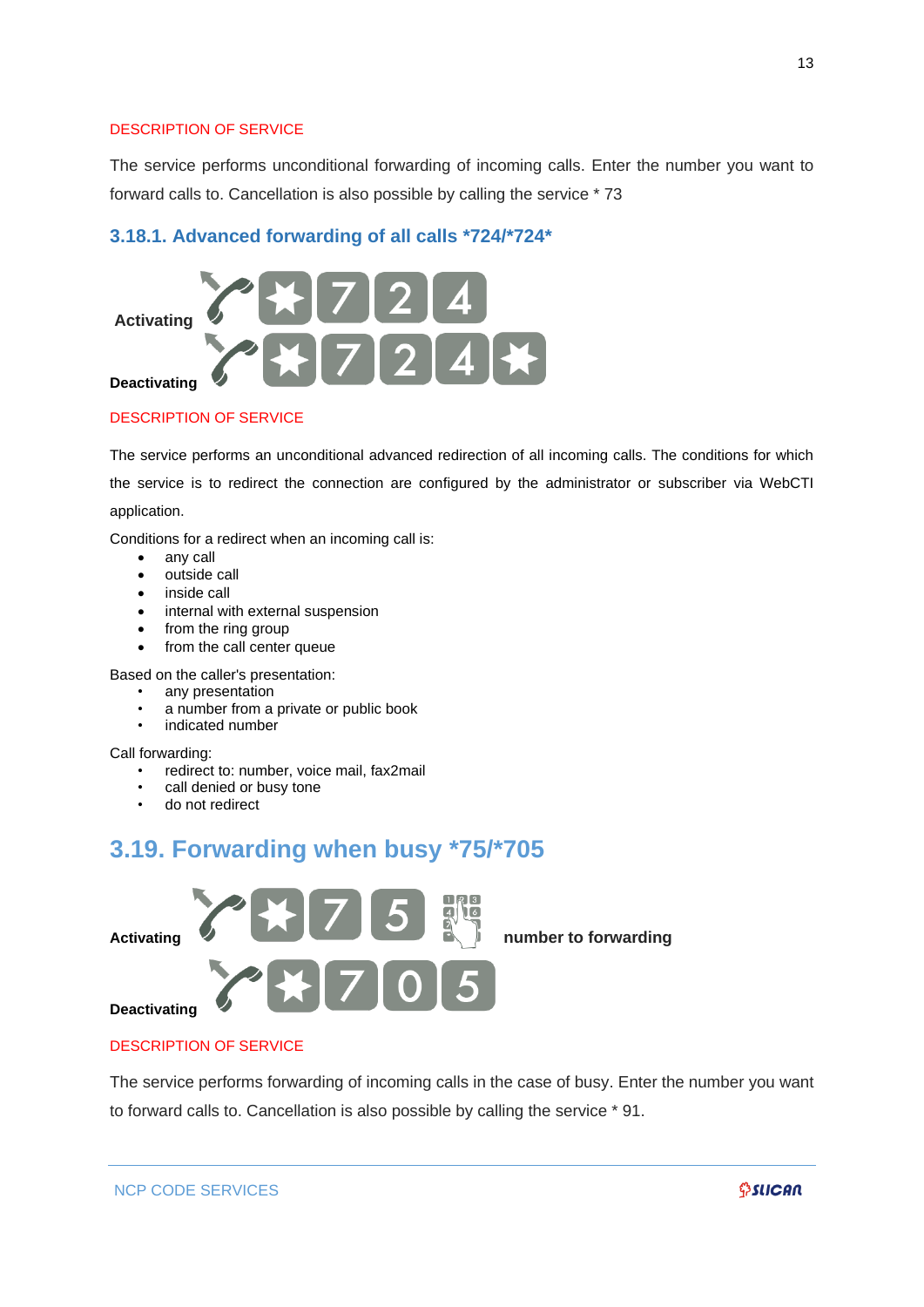#### <span id="page-13-0"></span>**3.19.1. Advanced forwarding when busy \*725/\*725\***



#### DESCRIPTION OF SERVICE

The service performs an advanced redirection of incoming calls in the case of busy. The conditions for which the service is to redirect the connection are configured by the administrator or subscriber via WebCTI application.

Conditions for a redirect when an incoming call is:

- any call
- outside call
- inside call
- internal with external suspension
- from the ring group
- from the call center queue

Based on the caller's presentation:

- any presentation
- a number from a private or public book
- indicated number

Call forwarding:

- redirect to: number, voice mail, fax2mail
- call denied or busy tone
- do not redirect

## <span id="page-13-1"></span>**3.20. Forwarding no-answer calls \*76/\*706**



#### DESCRIPTION OF SERVICE

PBX forwards calls to the defined number when the call is not answered after the specified number of rings is passed(default 2 rings). Enter the number you want to forward calls to. Cancellation is also possible by calling the service \* 93.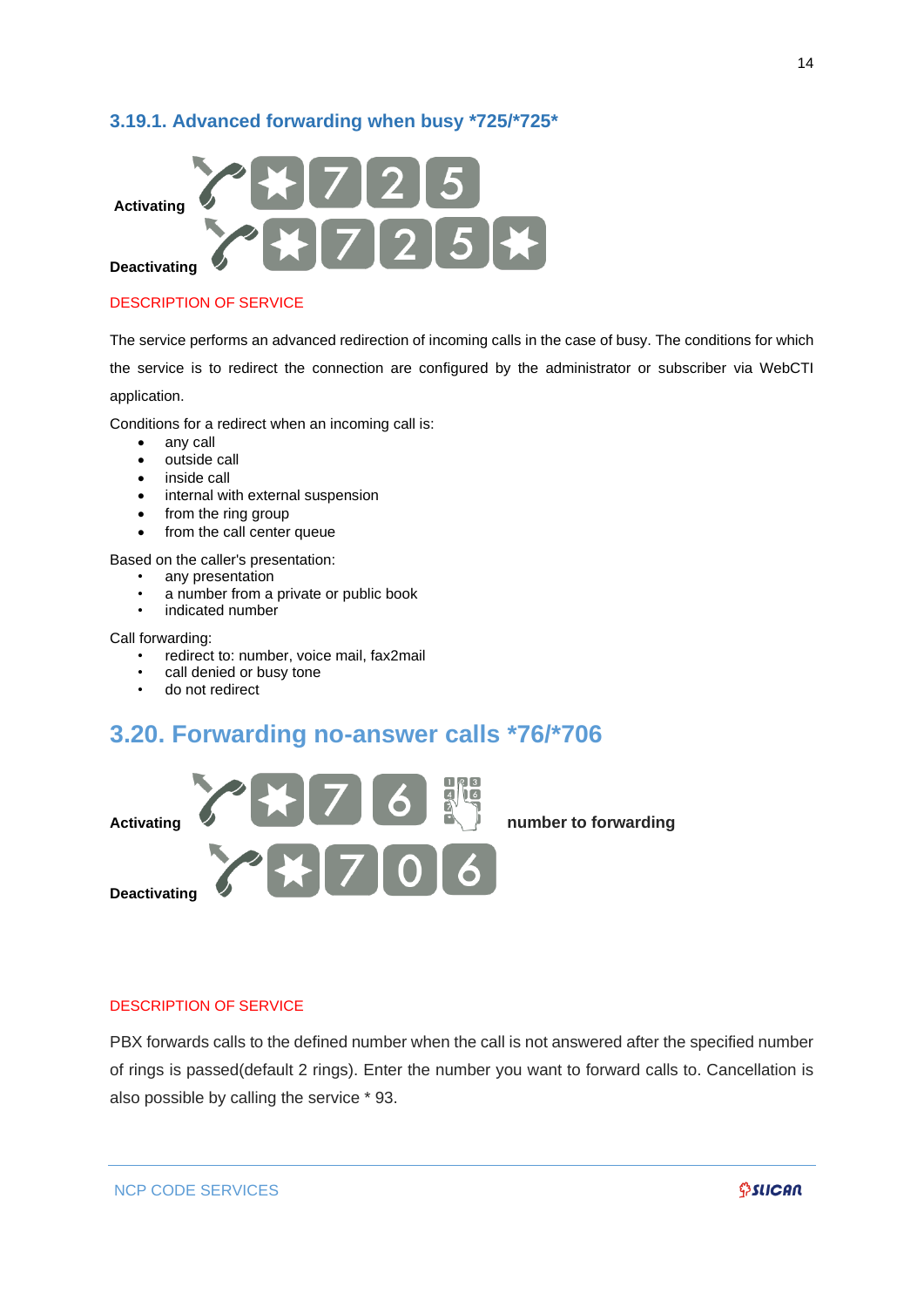#### <span id="page-14-0"></span>**3.20.1. Advanced forwarding no-answer calls \*726/\*726\***



#### DESCRIPTION OF SERVICE

The service performs an advanced redirection of incoming calls when the call is not answered. The conditions

for which the service is to redirect the connection are configured by the administrator or subscriber via WebCTI

application.

Conditions for a redirect when an incoming call is:

- any call
- outside call<br>• inside call
- inside call
- internal with external suspension
- from the ring group
- from the call center queue

Based on the caller's presentation:

- any presentation
- a number from a private or public book
- indicated number

Call forwarding:

- redirect to: number, voice mail, fax2mail
- call denied or busy tone
- do not redirect

## <span id="page-14-1"></span>**3.21. Forwarding calls when unavailable \*720/\*720\***



#### DESCRIPTION OF SERVICE

The service performs forwarding incoming calls when phone is unavailable(SIP or virtual number is not logged).

The conditions for which the service is to redirect the connection are configured by the administrator or subscriber via WebCTI application.

Conditions for a redirect when an incoming call is:

- any call
- outside call
- inside call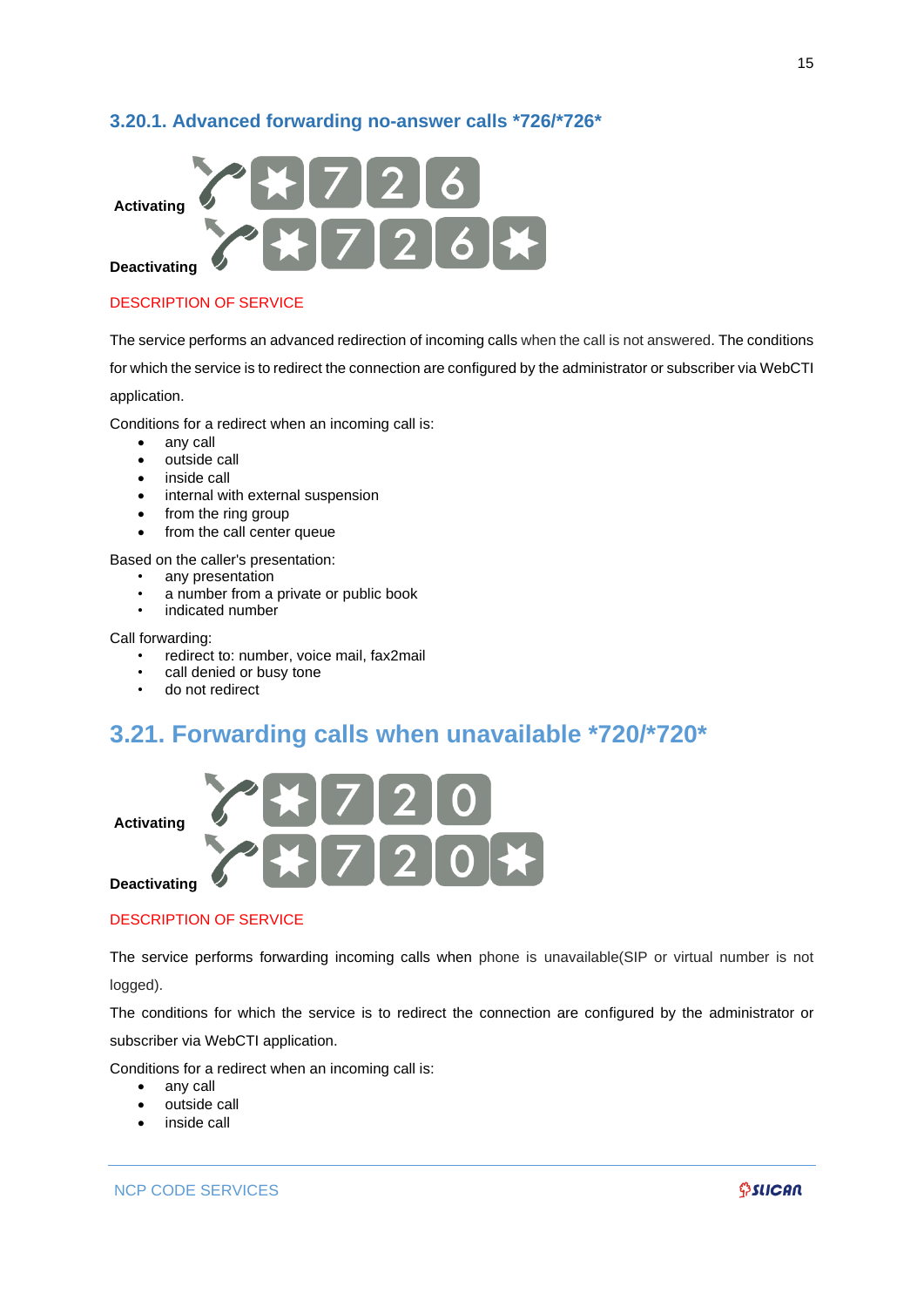• internal with external suspension

Based on the caller's presentation:

- any presentation
- a number from a private or public book
- indicated number

Call forwarding:

- redirect to: number, voice mail, fax2mail
- call denied or busy tone
- do not redirect

## <span id="page-15-0"></span>**3.22. Forwarding rejected calls \*721/\*721\***



#### DESCRIPTION OF SERVICE

The service performs forwarding rejected calls. The conditions for which the service is to redirect the connection are configured by the administrator or subscriber via WebCTI application.

Conditions for a redirect when an incoming call is:

- any call
- outside call
- inside call
- internal with external suspension
- from the ring group
- from the call center queue

Based on the caller's presentation:

- any presentation
- a number from a private or public book
- indicated number

Call forwarding:

- redirect to: number, voice mail, fax2mail
- call denied or busy tone
- do not redirect

## <span id="page-15-1"></span>**3.23. Forwarding calls when DND \*723/\*723\***

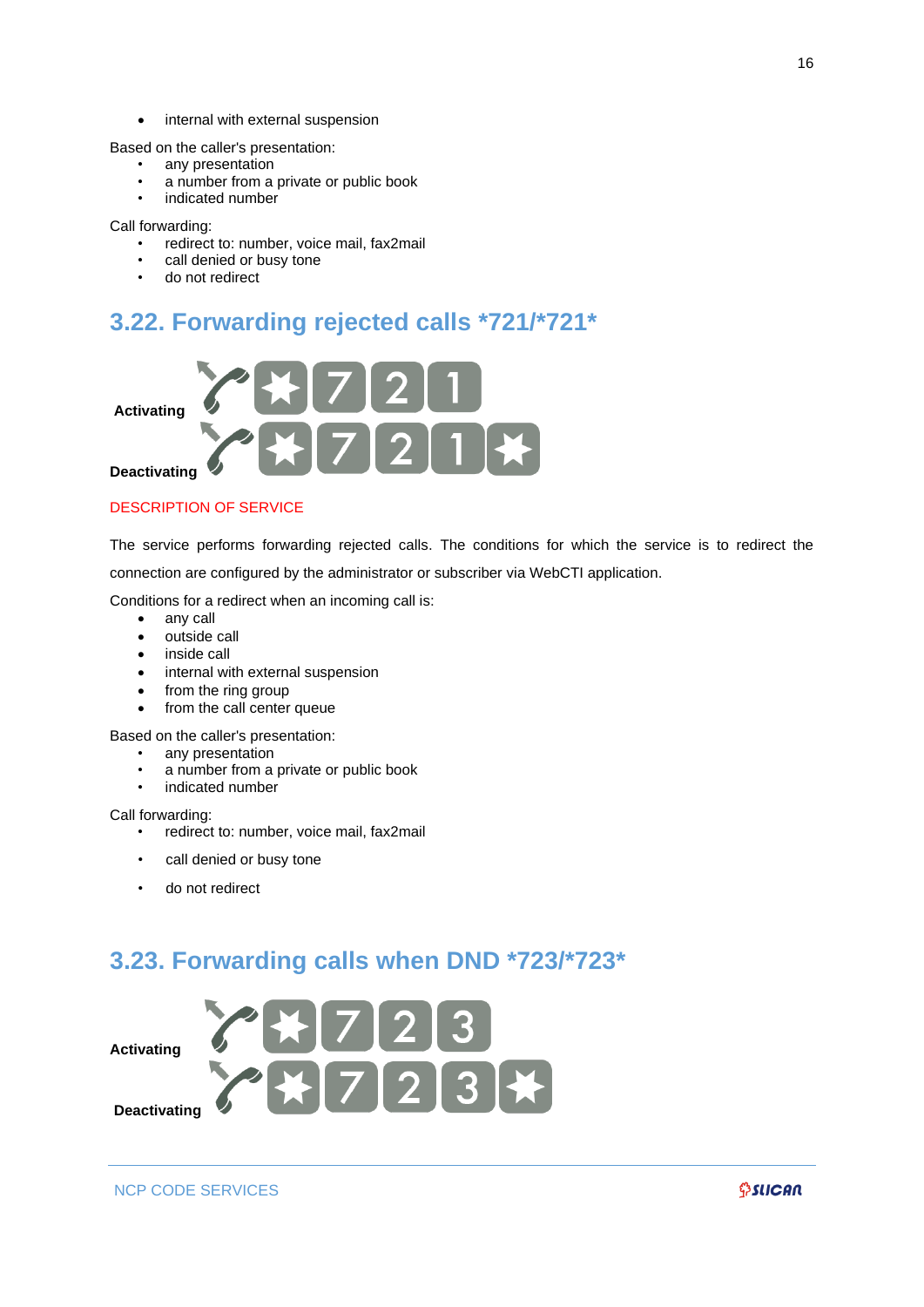The service performs forwarding incoming calls when DND service is activ. The conditions for which the service is to redirect the connection are configured by the administrator or subscriber via WebCTI application. Conditions for a redirect when an incoming call is:

- any call
- outside call
- inside call
- internal with external suspension
- Based on the caller's presentation:
	- any presentation
	- a number from a private or public book
	- indicated number

Call forwarding:

- redirect to: number, voice mail, fax2mail
- call denied or busy tone
- do not redirect

## <span id="page-16-0"></span>**3.24. Mobilephone parallel calling \*77/\*77\***



#### DESCRIPTION OF SERVICE

The service performs forwarding of incoming calls on defined by the Administrator the number of Mobilephone. Mobilephone can be a number of external or internal.

- mobilephone service has a priority over other call forwarding (with the exception of: when does not respond and the service "I'm here")
- permission for a service enabled by the administrator from the ConfigWEB
- sending SMS notification of incoming calls and missed calls are placed from the ConfigWEB

## <span id="page-16-1"></span>**3.25. Mobilephone calling if unavailable \*78/\*78\***

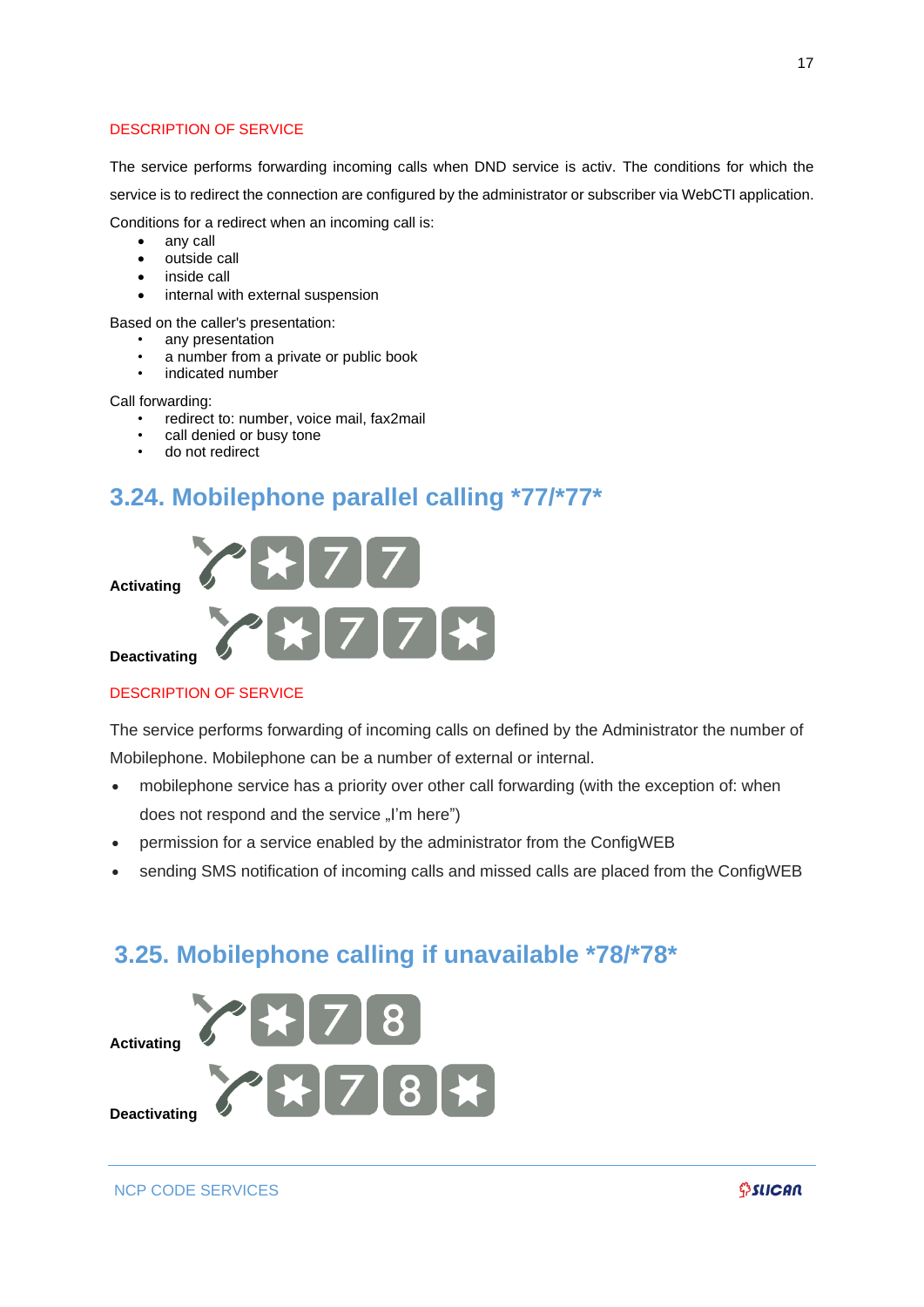The service performs forwarding of incoming calls on defined by the Administrator the number of Mobilephone when base phone is unavilable(SIP or virtual number is not logged). Mobilephone can be a number of external or internal.

- mobilephone service has a priority over other call forwarding (with the exception of: when does not respond and the service "I'm here")
- permission for a service enabled by the administrator from the ConfigWEB
- sending SMS notification of incoming calls and missed calls are placed from the ConfigWEB

## <span id="page-17-0"></span>**3.26. Call parking 700**



#### DESCRIPTI[ON OF SERVIC](http://pubwiki.slican.pl/index.php/Plik:Flash_p.png)E

If an SubA subscriber activates the park function during the conversation with an AbB subscriber, then the SubB will be parked for 3minutes and hear music in their handset.

After hearing the message Service accepted, subscriberA hangs up the handset (uses this service instead of pressing the HOLD button on the phone) or hangs up the phone, and then picks it up to set up another connection (i.e. wants to consult with another agent).

If the SubA subscriber selects #31 without other subscriber parked, then they will come back to the conversation with SubB.

This service enables parking only one subscriber. If the AbA subscriber does not unpark the AbB subscriber during 45 seconds from the time of activating the parking service, then the parked AbB subscriber will send a reminder made of a series of short rings at the AbA's phone. It is possible to unpark the AbB subscriber on another phone.

## <span id="page-17-1"></span>**3.27. Hotel state \*82**



DESCRIPTION OF SERVICE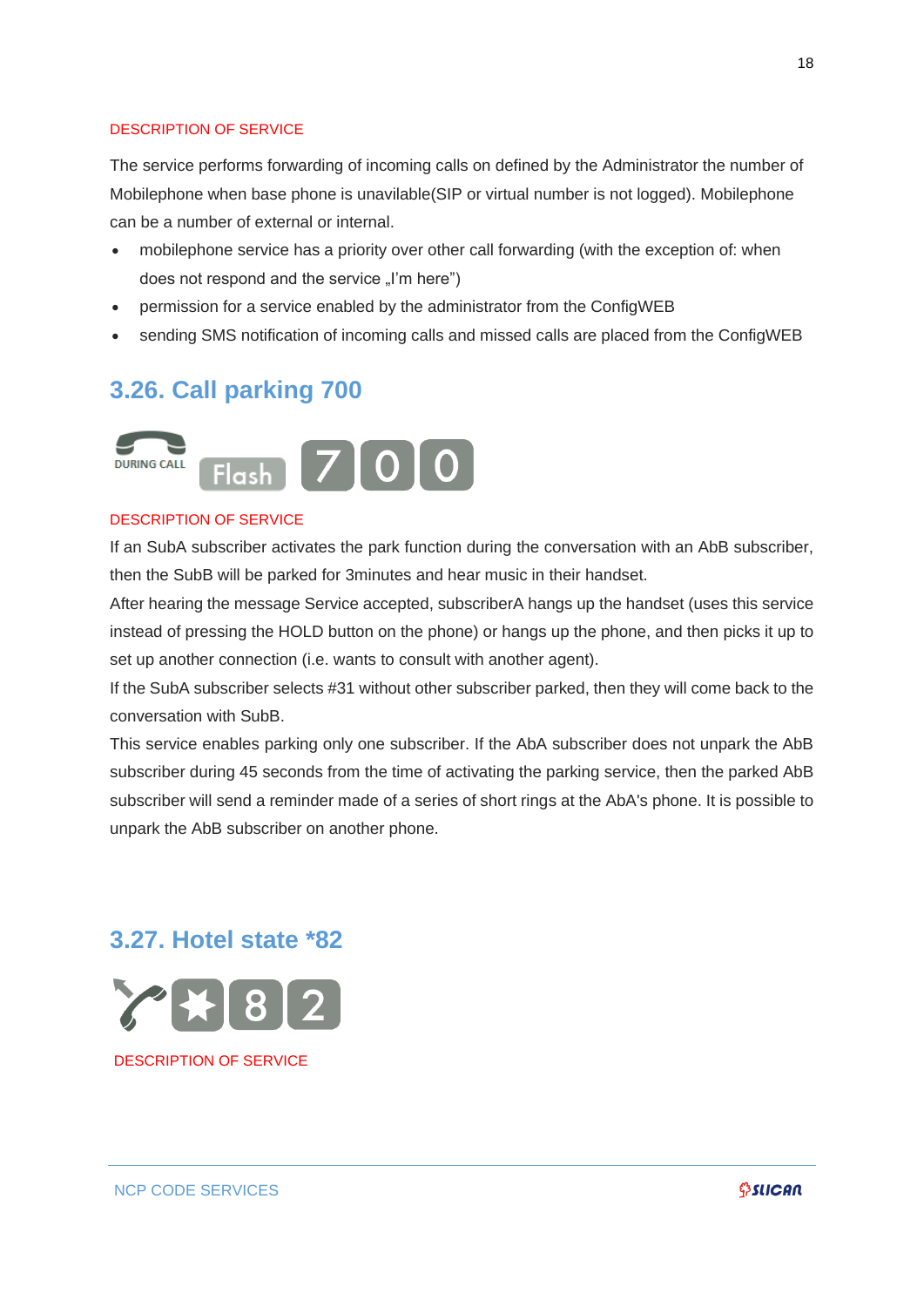Records Hotel status in the conversation buffer after dialling a code on the telephone (max. 16digits). The service informs the hotel software that works with the PBX about the status of a hotel room (e.g. cleaned). The code is defined in the hotel software by the admin.

## <span id="page-18-0"></span>**3.28. Activation of manual operation mode \*87/\*87\***



#### DESCRIPTION OF SERVICE

Usługa aktywacji obowiązywania danego trybu pracy centrali związana z kierowaniem ruchu przychodzącego. Dany tryb jest aktywny do jego ręcznego odwołania lub do czasu określonego jako parametr w procesie aktywacji.

### <span id="page-18-1"></span>**3.29. Auto Redial \*0**



**[S](http://pubwiki.slican.pl/index.php/Plik:Numeryczna_p.png)ubscriber number**

#### DESCRIPTION OF SERVICE

If the subscriber you are calling is busy, select the service code will cause when it is free (before was a busy signal), you will be notified of the ringing of the phone.

After lifting the handset will automatically select the number of the party you want to get a connection. The service is available only for internal calls. Activity time the service is limited to 90 minutes (three call attempt).

## <span id="page-18-2"></span>**3.30. Send to fax2mail \*\*\***



**Where X:**

NCP CODE SERVICES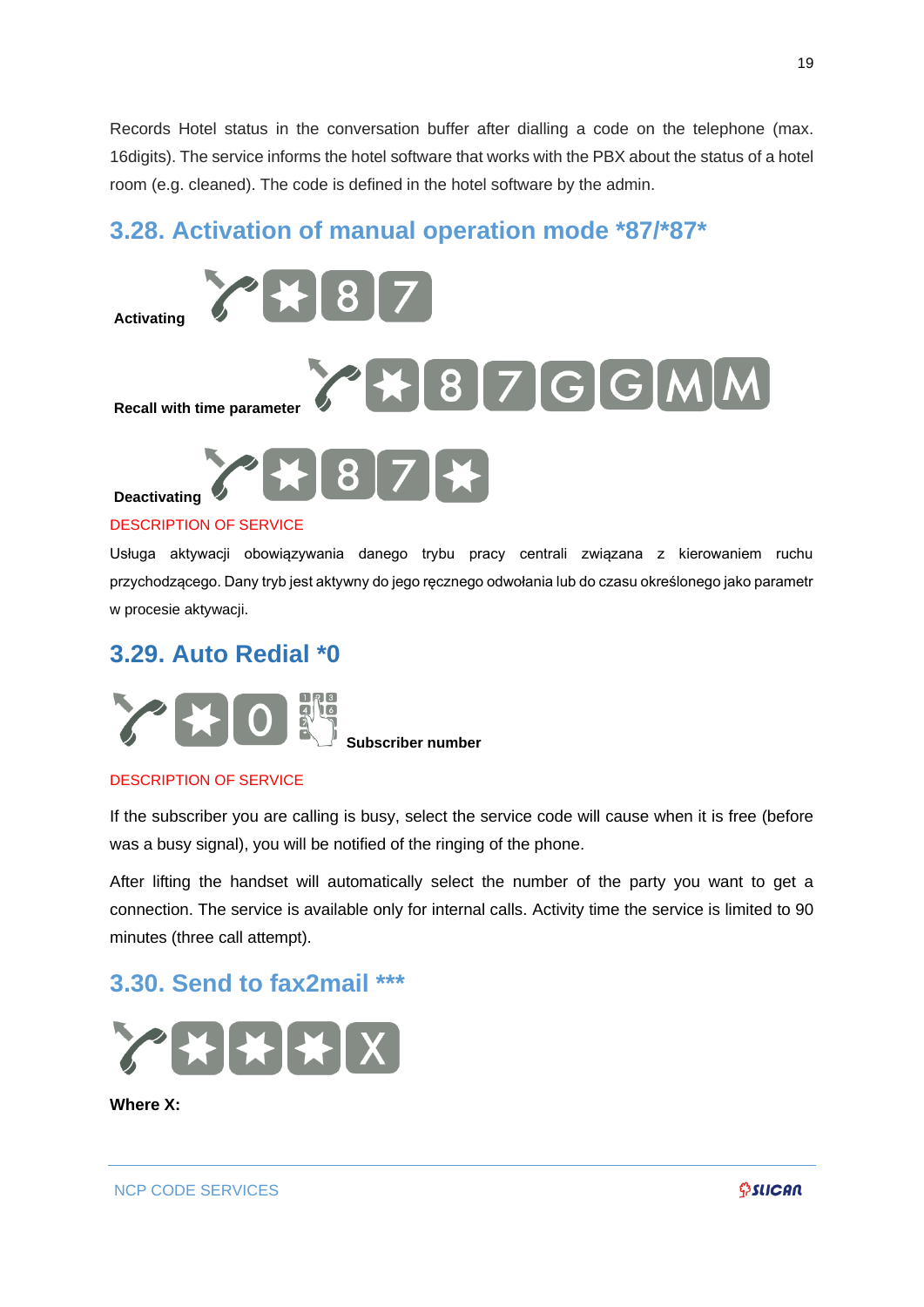#### X – extension enabled fax2mail

#### DESCRIPTION OF SERVICE

The service allows you to send a fax to an extension enabled for receiving faxes to its mailbox. Permission for a service enabled by the administrator from the ConfigWEB.

## <span id="page-19-0"></span>**3.31. Sned to voicemail \***



#### **Where X:**

X – extension enabled voicemail

#### DESCRIPTION OF SERVICE

The service allows you to leave a voice message for the extension enabled for receiving messages on the mailbox. Permission for a service enabled by the administrator from the ConfigWEB

## <span id="page-19-1"></span>**3.32. Intercom \*25**



#### DESCRIPTION OF SERVICE

Intercom service of a selected number with the ability to automatically raise the acoustics on system phones and VoIP. The panel administrator determines the type of communication: one way acoustic or both and assigns the authority to authorize the use of the call service or lock the call on the called number.

## <span id="page-19-2"></span>**3.33. Change of the subscriber's PIN code \*55**



DESCRIPTION OF SERVICE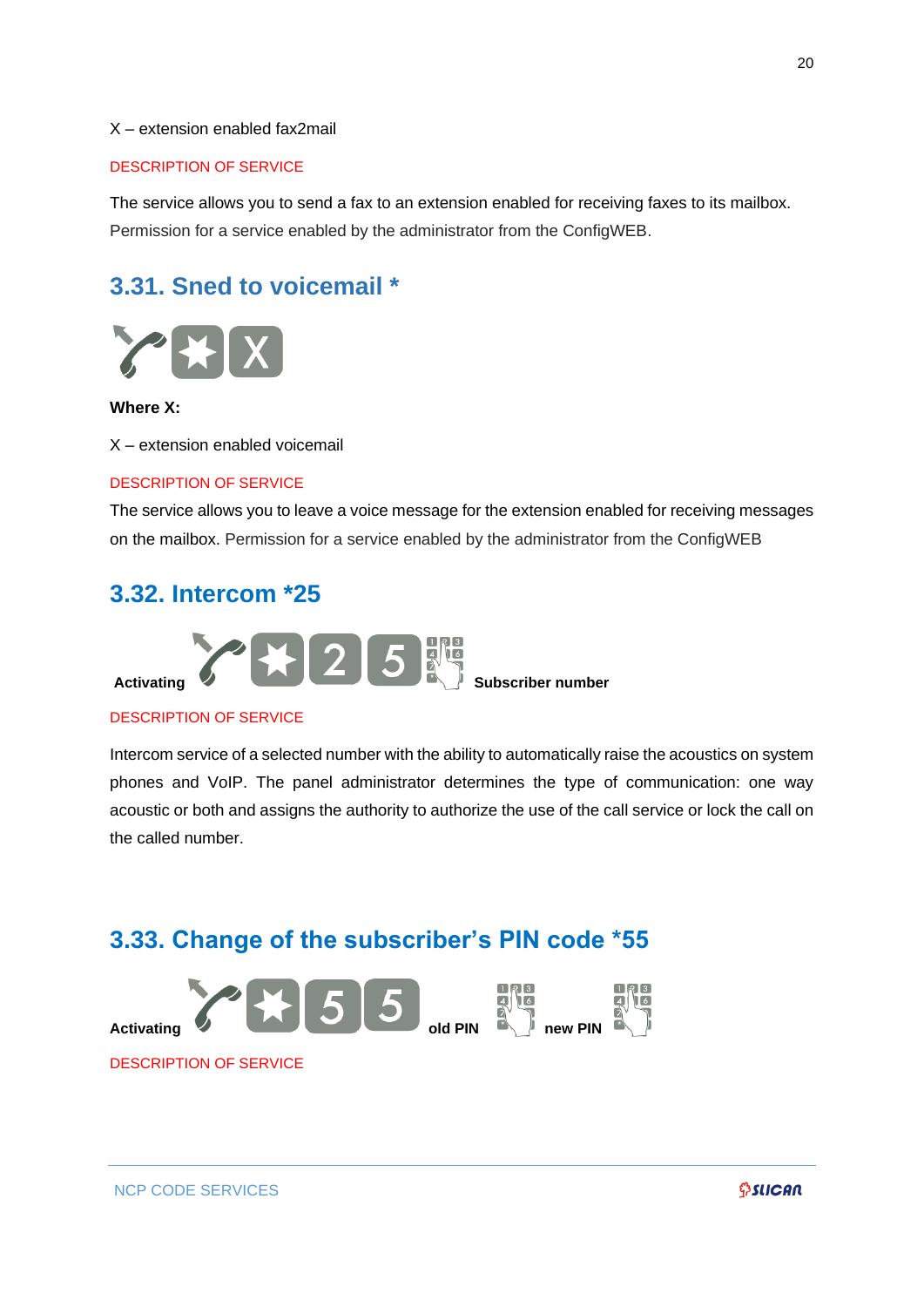Service let to change the subscriber's PIN code. Proceed as announced by the server: enter the valid current PIN code. Then double new PIN code and confirm with the # key. Changing the code is also possible from the WebCTI application level (*Settings->Subscriber->Subscriber PIN* section).

## <span id="page-20-0"></span>**3.34. Three-way connection**



#### DESCRIPTION OF SERVICE

Three-way call service. Subscriber initiator 1 makes a call to another subscriber 2. After establishing connection with subscriber 2, it suspends them and makes a connection with subscriber 3. After establishing connection with the subscriber 3, he suspends them and makes the connection in accordance with the code \* 9. At this time, the connection between subscribers 1, 2 and 3 is established.

## <span id="page-20-1"></span>**3.35. Changing conference PIN \* 56 / \* 56 \***



#### DESCRIPTION OF SERVICE

The conference administrator can change and delete the PIN code from the phone. The service can be called by lifting the handset and dial the string \* 56 and conference number, after hearing the announcement enter a new PIN or dial \* 56 , in which case we will hear a request for the conference number and then a new PIN code. If you delete your PIN after dialing \* 56 \* you will hear a request for the conference number. Changing the PIN code during the conference will disconnect all participants.

## <span id="page-20-2"></span>**3.36. Call the person who forwarded\* 4**



NCP CODE SERVICES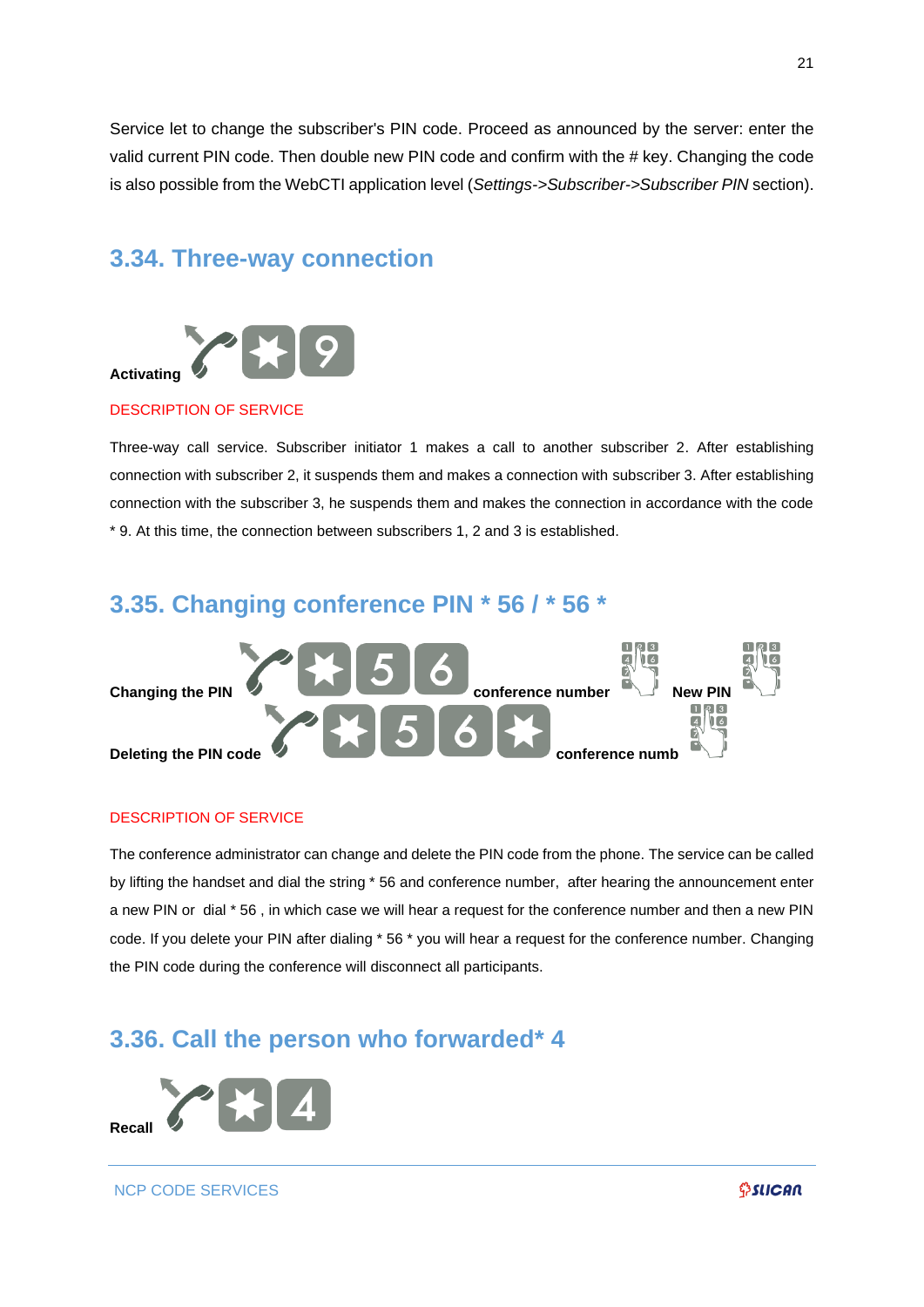If someone forwarded a call to our number and we don't even know who, then we can suspend the incoming call, select the code \* 4 and we will be redirected to the person who forwarded the call to us. The service remembers the last transferor and we can connect to it many times, also after the transferred connection is completed. Any new call other than \* 4 deletes the stored number and the service becomes unavailable.

## <span id="page-21-0"></span>**4. Other features**

## <span id="page-21-1"></span>**4.1. Echo test \*981**



#### DESCRIPTION OF SERVICE

This service allows you to check your own extensions of the acustic signal. Echo test service is available for all translations and subscribers.

## <span id="page-21-2"></span>**4.2. Melody test \*982**



#### DESCRIPTION OF SERVICE

This service allows you to listen to the melody or MOH. Melody test service is available for all translations and subscribers.

### <span id="page-21-3"></span>**4.3. Tell time \*983**



#### DESCRIPTION OF SERVICE

After selecting the service from an extension initiator listens to the current date and time.

## <span id="page-21-4"></span>**4.4. My extension number \*984**